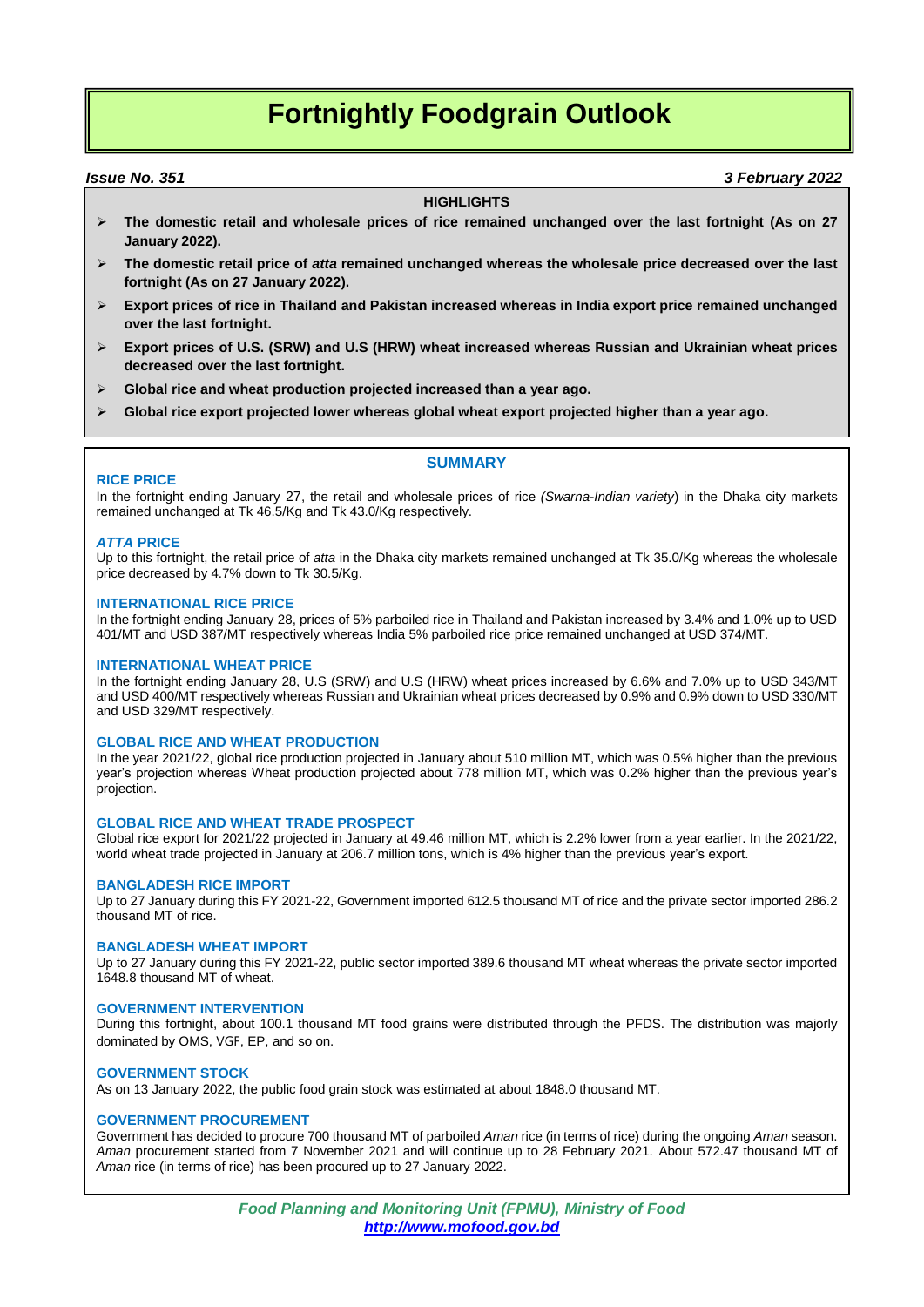### **1. Domestic price: coarse rice and** *atta*

#### **Figure** 1: Change in prices of Coarse Rice (Dhaka) Figure 2: Change in prices of *Atta* (Dhaka)



#### **Table 1: Rice and** *Atta* **price changes (Dhaka city)**

|           |             |       | change in %            |  |     |                 |                |     |      |  |
|-----------|-------------|-------|------------------------|--|-----|-----------------|----------------|-----|------|--|
|           |             |       | over last<br>fortnight |  |     | over last month | over last year |     |      |  |
|           | <b>RICE</b> |       |                        |  |     |                 |                |     |      |  |
|           | retail      | 46.50 |                        |  | UΙ  |                 |                |     | 2.1  |  |
| wholesale |             | 43.00 |                        |  |     | 2.4             |                | 3.6 |      |  |
|           | ATTA        |       |                        |  |     |                 |                |     |      |  |
|           | retail      | 35.00 |                        |  | v.u |                 | 1.4            |     | 20.7 |  |
| wholesale |             | 30.50 |                        |  |     |                 | -3.            |     | 18.6 |  |
|           |             |       |                        |  |     |                 |                |     |      |  |

*Source: DAM; Arrows indicate the direction of price change: red if a morethan a 5% annual or 1% monthly/fortnightly rise, green if more than a 5% annual or a 1%monthly/fortnightly Decrease; yellow otherwise, the yearly change is calculated fortnight to fortnight.*

#### *ATTA*

Up to this fortnight, the retail price of *atta* in the Dhaka city markets remained unchanged at Tk 35.0/Kg whereas the wholesale price decreased by 4.7% down to Tk 30.5/Kg. Over the last month, the retail price of *atta* in the Dhaka city markets increased by 1.4% but the wholesale price decreased by 3.2% respectively. The point-to-point retail and wholesale prices were 20.7% and 18.6% higher respectively comparing to the corresponding period of the last year.

### **2. International price**

**Figure 3: Rice wholesale price in Dhaka and Kolkata Figure 4: Wheat wholesale price in Dhaka and and FOB Prices in relevant international markets FOB Prices in relevant international markets** 





*Source: For average weekly FOB prices: USDA, FAO, Jackson Sons & Co. (London) Lid and Agrimarket Weekly. For average wholesale prices: Department of Agriculture Marketing, Govt. of Bangladesh and Department of Consumer Affairs, Government of India*

#### **RICE**

In the fortnight ending January 28, prices of 5% parboiled rice in Thailand and Pakistan increased by 3.4% and 1.0% up to USD 401/MT and USD 387/MT respectively whereas India 5% parboiled rice price remained unchanged at USD 374/MT. Over the same period, West Bengal parboiled rice price decreased by 1.2% down to USD 347/MT. However, the Dhaka city wholesale price of rice remained unchanged at USD 500/MT.

#### **WHEAT**

In the fortnight ending January 28, U.S (SRW) and U.S (HRW) wheat prices increased by 6.6% and 7.0% up to USD 343/MT and USD 400/MT respectively whereas Russian and Ukrainian wheat prices decreased by 0.9% and 0.9% down to USD 330/MT and USD 329/MT respectively.

Note: DAM has not been updating the price of wheat of the Dhaka city markets since September 2020.



*Source: Department of Agricultural Marketing (DAM), MIS&M (DG Food). Source: Department of Agricultural Marketing (DAM), MIS&M (DG Food).*

#### **RICE**

During this fortnight, the retail and wholesale prices of rice *(Swarna-Indian variety*) in the Dhaka city markets remained unchanged at Tk 46.5/Kg and Tk 43.0/Kg respectively. Over the last month, the retail and wholesale prices of rice in the Dhaka city markets increased by 1.1% and 2.4% respectively. The point-topoint retail and wholesale prices were 2.1% and 3.6% higher respectively than that of the corresponding period of the last year.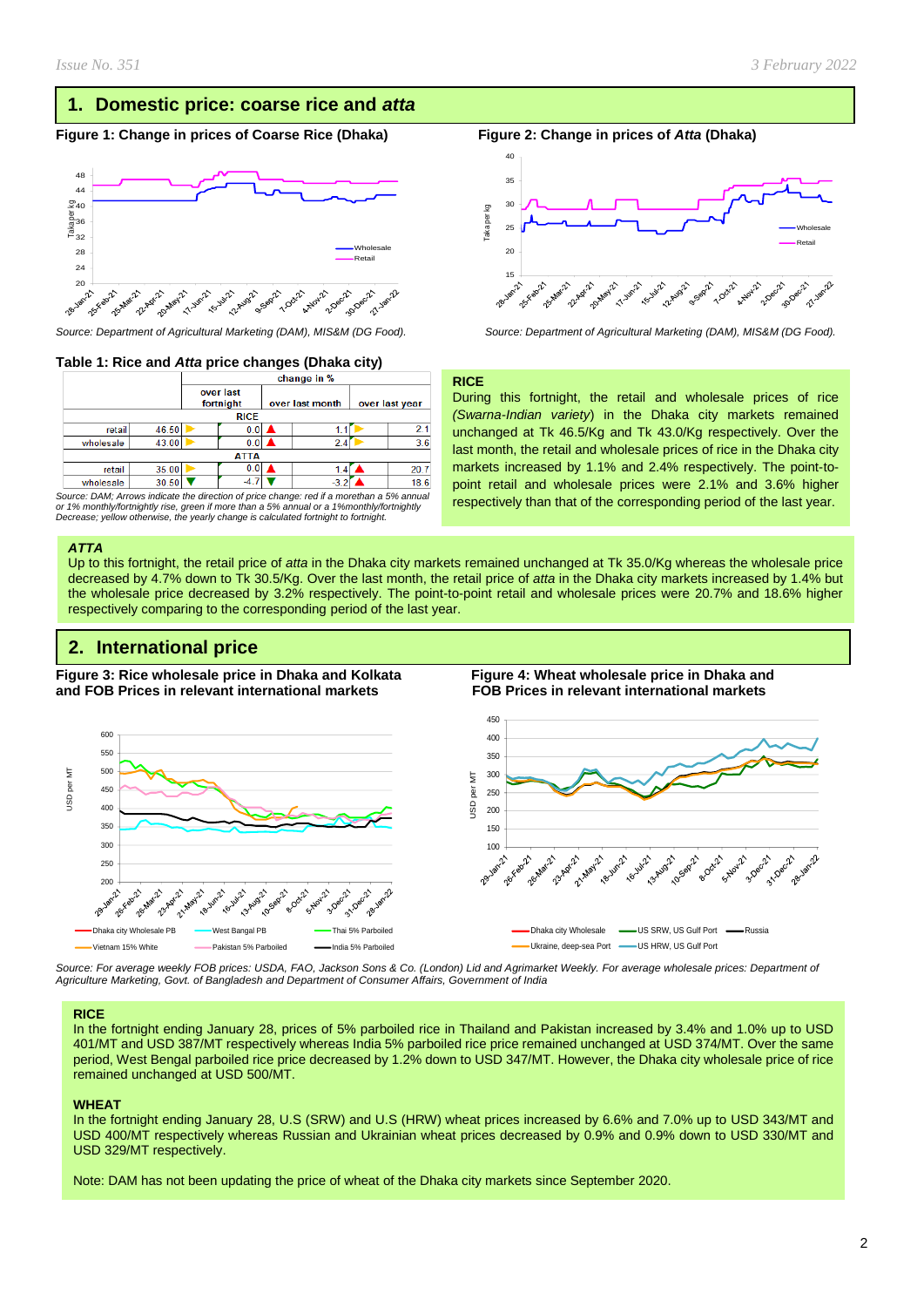#### **Table 2: Chicago Board of Trade SRW Futures (USD/MT)**

| change                                              | MAR (H22) MAY (K22) JUL (N22) SEP (U22) DEC (Z22) |      |      |             |      |  |  |
|-----------------------------------------------------|---------------------------------------------------|------|------|-------------|------|--|--|
| 21-Jan                                              | 287                                               | 288  | 284  | <b>2851</b> | 287I |  |  |
| 28-Jan                                              | 289                                               | 291  | 287  | 287         | 289  |  |  |
| change                                              | 0.8%                                              | 0.8% | 1.0% | 0.8%        | 0.9% |  |  |
| Table 3: Kansas Reard of Trade HDW Eutures (HSD/MT) |                                                   |      |      |             |      |  |  |

**Table 3: Kansas Board of Trade HRW Futures (USD/MT) change MAR (H22) MAY (K22) JUL (N22) SEP (U22) DEC (Z22)**

21-Jan | 291| 293| 293| 295| 297| 28-Jan I 295I 296I 296I 297I 300I

change 1.1% 1.1% 0.8% 0.8% 0.8%

*Source: U.S. Wheat Associates Weekly Price Report, Conversion rates: 1USD/bu = 36.743 USD/MT*

### **3. Global production and stock**

### **Table 4: Rice world production and stock (million MT)**

| <b>RICE</b>   | 2019/20 | 2020/21 | 2021/22<br>forecast | change 2021/22<br>over 2020/21 |
|---------------|---------|---------|---------------------|--------------------------------|
| Production    | 499     | 507     | 510                 | 0.5%                           |
| Ending stocks | 182     | 186     | 186                 | $-0.2%$                        |

*Source:* **USDA (Grain: World Markets and Trade, January 2022)**

#### **RICE**

Global rice production in January 2021/22 projected about 510 million MT, which was 0.5% higher than the previous year's forecast. Although the projected global production is at a record, it is down from the previous forecast but larger than a year earlier. The downward revisions were made mostly on the smaller crops in Mali, Sri Lanka, and the United States. Ending stocks in January 2021/22 projected about 186 million MT, which was 0.2% lower than the previous year (USDA, January 2022).

### **4. Global trade**

#### **Table 6: Main rice annual exporters (million MT milled)**

|                    | 2019/20 | 2020/21 | 2019/20-<br>2020/21<br>change | 2021/22<br>projected | 2020/21-<br>2021/22<br>change |         |
|--------------------|---------|---------|-------------------------------|----------------------|-------------------------------|---------|
| Thailand           | 5.71    | 5.90    | 3%                            | 6.50                 |                               | 10%     |
| Vietnam            | 6.17    | 6.25    | 1%                            | 6.50                 |                               | 4%      |
| <b>USA</b>         | 2.86    | 2.93    | 2%                            | 2.85                 |                               | $-3%$   |
| Pakistan           | 3.93    | 3.90    | $-1\%$                        | 4.00                 |                               | 3%      |
| India              | 14.58   | 20.50   | 41%                           | 18.75                |                               | $-9%$   |
| <b>Others</b>      | 11.99   | 11.08   | $-8%$                         | 10.86                |                               | $-2%$   |
| <b>World total</b> | 45.23   | 50.56   | 12%                           | 49.46                |                               | $-2.2%$ |

#### **Table 7: Main wheat annual exporters (million MT)**

|                    | 2019/20 | 2020/21             | 2019/20-<br>2020/21<br>change | 2021/22<br>projected | 2020/21-<br>2021/22<br>change |
|--------------------|---------|---------------------|-------------------------------|----------------------|-------------------------------|
| <b>USA</b>         | 26.39   | 26.70               | 1%                            | 23.00                | $-14%$                        |
| European Union     | 39.79   | 29.74               | $-25%$                        | 37.50                | 26%                           |
| Canada             | 23.48   | 27.70               | 18%                           | 15.50                | $-44%$                        |
| Australia          | 10.12   | 19.72               | 95%                           | 26.00                | 32%                           |
| Ukraine            | 21.02   | 16.85               | $-20%$                        | 24.20                | 44%                           |
| Russia             | 34.49   | $39.10$ $\triangle$ | 13%                           | 35.00                | $-10%$                        |
| <b>Others</b>      | 39.62   | 38.77               | $-2%$                         | 45.50                | 17%                           |
| <b>World total</b> | 194.90  | 198.58              | 2%                            | 206.70               | 4%                            |

Source: USDA (Grain: World Markets and Trade, January 2022) *rice and wheat; arrows indicate*<br>The Direction of export quantities Change: red if more than 10% change from previous year,<br>yellow more than 5% and green lesstha

*Issue No. 351 3 February 2022*

All Wheat futures prices were up this week. CBOT SRW wheat futures price this week gained \$2/MT from last week's prices to end at \$289/MT. Similarly, KCBT hard red winter (HRW) futures also gained \$4/MT from last week's prices to close at \$295/MT (Wheat Associates, January 2022) (Table-2 & 3).

#### **WHEAT**

Global wheat production in January 2021/22 projected about 778 million MT, which was 0.2% higher than the previous year's forecast. Global production is higher this month predominantly on a larger projection for Argentina and the European Union (EU). Ending stocks in January 2021/22 projected about 280 million MT, which was 3.1% lower than the previous year (USDA, January 2022).

#### **Table 5: Wheat world production and stock (millionMT)**

| Wheat         | 2019/20 | 2020/21 | 2021/22<br>forecast | change 2021/22<br>over 2020/21 |  |  |  |  |
|---------------|---------|---------|---------------------|--------------------------------|--|--|--|--|
| Production    | 762     | 776     | 778                 | 0.2%                           |  |  |  |  |
| Ending stocks | 296     | 289     | 280                 | $-3.1%$                        |  |  |  |  |
|               |         |         |                     |                                |  |  |  |  |

 *Source:* **USDA (Grain: World Markets and Trade January 2022)**

#### **RICE**

- Global rice export for 2021/22 projected in January at 49.46 million MT, which is 2.2% lower than the projection of a year earlier (USDA, January 2021).
- Global rice trade in the calendar year 2022 is projected up overall from the previous forecast but down from the yearearlier record. Much of the expected vear-to-vear decline in global trade is the result of weaker imports of Indian rice by Bangladesh and Vietnam. Exports are also projected to drop for Cambodia, China, and the U.S.A.
- Bangladesh's imports are forecast to fall almost 2.1 million tons to 0.6 million because of a larger crop and rising supplies. Imports are also projected to decline for Vietnam, Australia, Brazil, China, Guinea, the Philippines, Senegal, South Africa, and Venezuela.

#### **WHEAT**

- In the 2021/22, world wheat trade projected in January at about 206.8 million tons, which is 4% higher than the previous year's export (USDA, January 2022).
- 2021/22 global trade is slightly lower month-to-month with a decrease to trade year (TY) exports with offsetting revisions. Argentine exports are revised up due to higher production while exports in Russia are projected to decrease. EU exports are forecasted up that was offset with a reduction to United States exports. (USDA, January 2022).

Global imports are adjusted down, as the pace is slower than expected. Imports are reduced for Pakistan, Mongolia, the United States, and South Africa resulting in downward revisions. These were partly offset with a raise for Kazakhstan as they are importing more from Russia and an increase for Algeria, as their tenders remain robust despite high prices (USDA, January 2022).